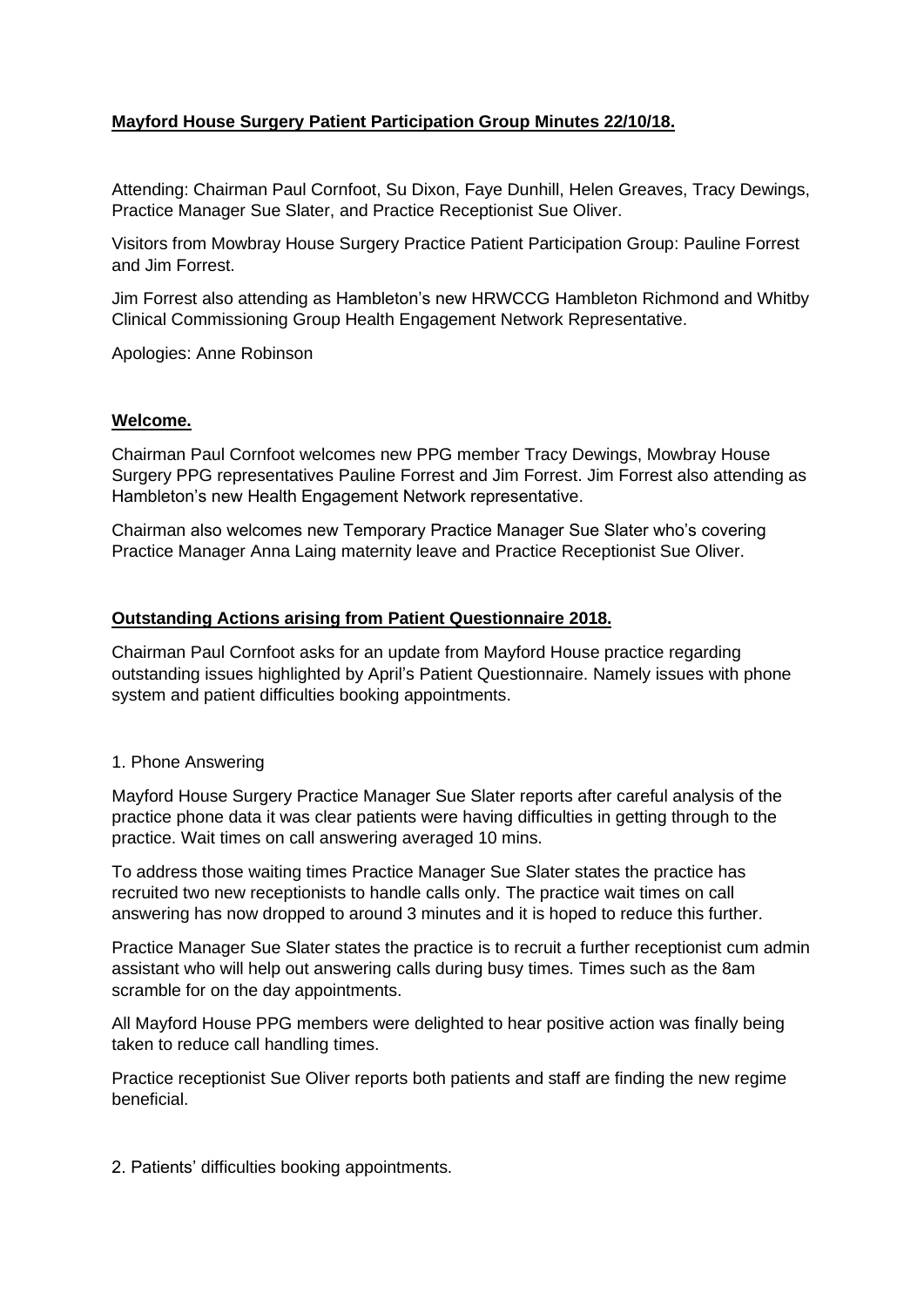Regarding outstanding issue of patients' difficulties booking appointments. Practice Manager Sue Slater reported the practice is analysing the availability of the different types of appointments to see where, if any, improvements can be made.

So far Practice Manager Sue Slater analysis shows there is sufficient appointments available but Mayford House practice believes changes in how the appointments are released could improve patients' access.

Key to access would be to abolish the majority of patients having to ring at 8 o' clock to get appointment at short notice. The practice ultimately aims to be able to release appointments throughout the day to patients who need an appointment over the next two days.

Practice Manager Sue Slater also reported more nursing appointments should be available now as the new Practice Nurse and two Healthcare Assistants have settled in. The option to reintroduce the sit and wait blood clinic was discussed and Sue will bring this to the attention of the Partners.

PPG members were heartened to hear patients' difficulty booking appointments was being address.

## 3. Online Appointment Availability

Chairman Paul Cornfoot asked what percentage of appointments is available online? Practice Manager Sue Slater reported 20% of appointments were available online.

Mayford House PPG members felt that number of appointments available online would need to increase as more patients were encouraged to use the practice online services.

Practice Manager Sue Slater stated the practice would review availability again in the near future and report back to the PPG.

# 4. Double appointments.

Mayford House PPG Member Su Dixon asked if double appointments were available for those with multiple or complex conditions?

PPG Member Tracy Dewings asked if there are any limits to how many appointments a patient can book ahead online in one go?

Practice Manager Sue Slater stated double appointments were already available for those with multiple conditions or complex needs. Patient Participation Member Helen Greaves stated patients booking online appointments were reminded not to book multiple appointment slots on the same day.

Both PPG Members Su Dixon and Helen Greaves report patients are actively discouraged from booking double appointments and as such patients with multiple conditions or complex needs can find accessing practice services difficult.

Practice Manager Sue Slater said the practice will take PPG members concerns on board and report back.

5. Mayford House Surgery Website.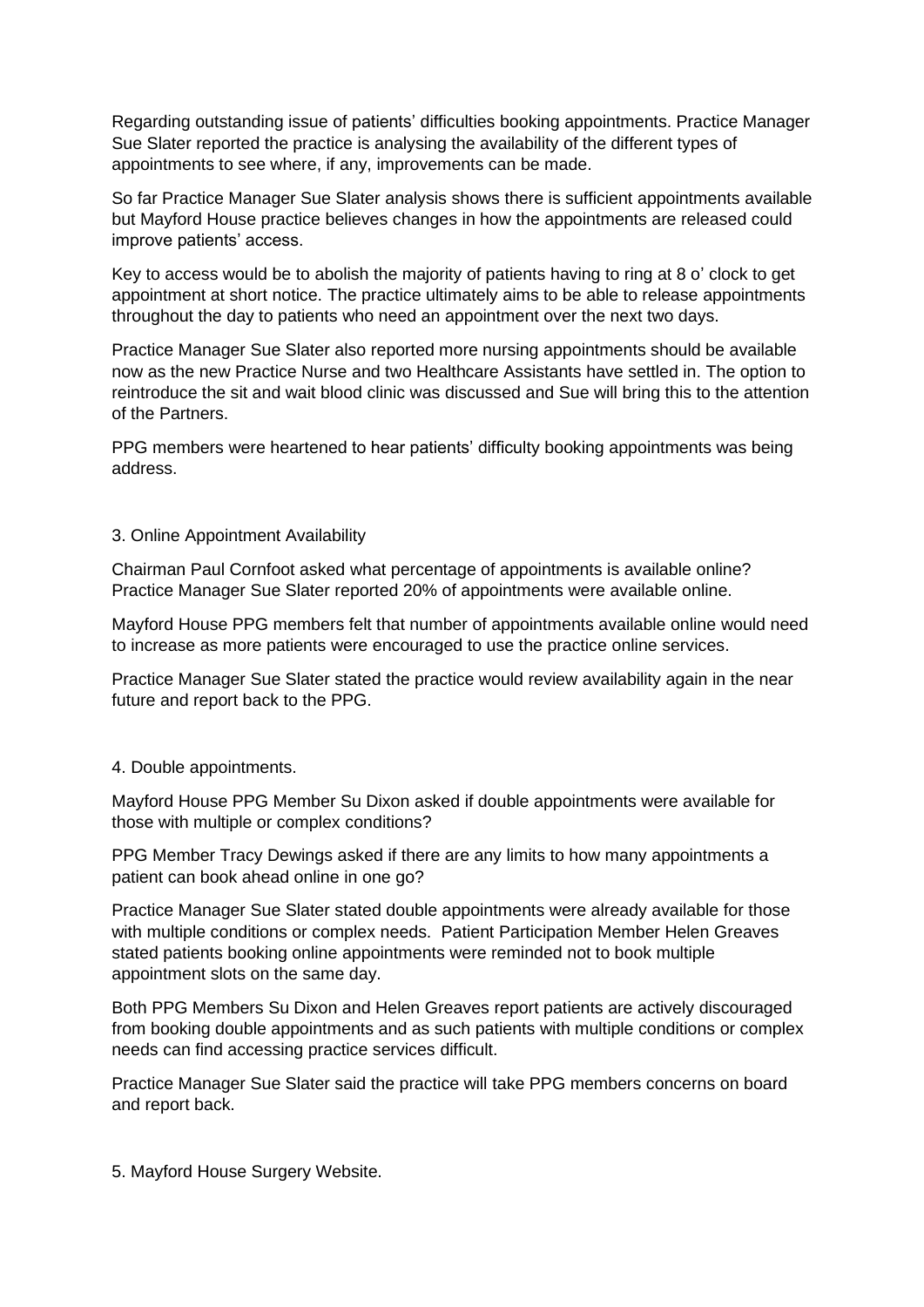Chairman Paul Cornfoot asked if the practice had found funding yet to update the Mayford House practice clunky website?

Mayford House PPG members considered that improvements to existing online services is key to increasing patients uptake of the practice online facilities.

Practice Manager Sue Slater reports following previous discussions with the Mayford House PPG the partners had agreed to funding the rebuilding of the Mayford House practice website. The rebuilding of the website is well under way.

Mayford House PPG member Helen Greaves asked if the PPG could help road test the new website before it goes live by providing patient feedback. Mayford House PPG were pleased to hear their suggestion regarding improve of the practice website had been taken on board by the partners.

Practice Manager Sue Slater agreed road testing would be by the PPG would be a good idea and stated she would send Mayford House PPG the link to test the practice new website once ready.

# **Patient Privacy at Reception.**

Mayford House PPG member Su Dixon reminded the meeting that patients often feel overheard by others when discussing personal details when these queues overlap. This is despite notices requesting patients respect other patients' privacy by stand well back until it's their turn.

This is because the appointment check-in screen, reception desk and pharmacy window are all situated within earshot of each other. At this point, five queues converge; automatic check-in, booking of new appointments, handing in test samples, phone queries and dispensary requests.

Chairman Paul Cornfoot asked the Practice for an update regarding the improvement patient privacy at receptionist.

Practice Manager Sue Slater reported that as agreed 4.6.18 Deputy Practice Manager Josh Parker –List had looked into moving the automatic checking to another spot in the waiting room to reduce congestion. The reposition of the automatic check-in is do-able but the outstanding issue is where to move the device to.

Mayford House PPG members suggested the automatic check-in was reposition in either the entrance between double doors or on the wall near the family and friend survey tablet.

Mayford House PPG member Tracy Dewings suggested locating the automatic check-in on the room divider by the disabled toilets.

Chairman Paul Cornfoot asked Practice Manager Sue Slater to discuss the matter further with Deputy Practice Manager Josh Parker-List and to report back to Mayford House PPG at the next meeting.

#### **Mayford House PPG minutes of 04.06.18 agreed.**

#### **Actions still outstanding from previous meeting 05.03.18**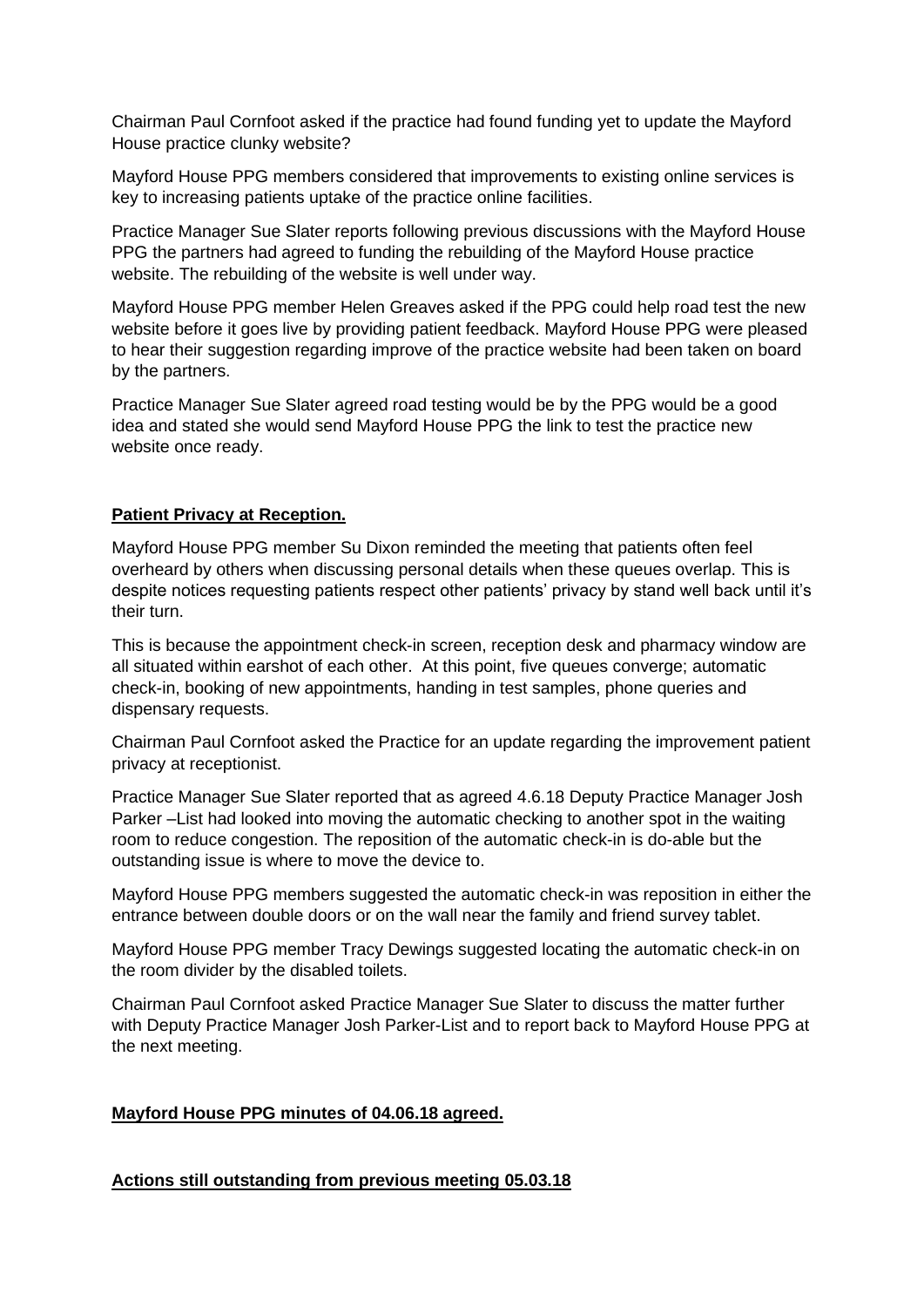## 1. Mayford House PPG Recruitment

Chairman Paul Cornfoot stated recruitment of new PPG members was still a priority.

Mowbray House Surgery PPG members Pauline and Jim Forrest reported their group was finding it difficult to recruit new members too. Particularly younger members.

All PPG members thought it unlikely younger patients would wish to attend meetings regularly but might like to talk about their experience of accessing the practice as a one off.

Chairman Paul Cornfoot stated the group was still hoping to have a virtual PPG set up some time in the future which would hopefully encourage the participation of younger patients.

As previously agreed Mayford House PPG continued to feel that the best way to recruit new members is by GP referral. At the meeting of December 2017 Dr Mitford confirmed GPs would be happy to pursue this. Practice Manager Anna Laing confirmed this is still the case 4.6.18.

Practice Manager Anna Laing also confirmed the practice would be happy for Mayford House PPG to approach local groups such as Mencap, Hambleton Carers Association, Alzheimer Support Group, Youth Connexions directly to recruit new PPG members.

Chairman Paul Cornfoot stated as his welcome email had been drafted Mayford House PPG members Helen Greaves and Su Dixon could start contacting the above local organisation by email.

#### 2. Collecting Patient Email Addresses.

Chairman Paul Cornfoot asked have the practice managed to increased numbers of patient email address collected as previously discussed.

Practice Manager Sue Slater stated that patients are now always asked for their email at reception.

PPG member Helen Greaves highlighted those who use the automatic check-in do not have the opportunity to give their email addresses.

PPG member Tracy Dewings says the practice needs to make it clear why it is collecting patients' email addresses. That for example it is to send notification of flu jab clinics dates. Patients should be made aware it is unsuitable for medical consultation as practice's email is not monitored 24/7.

Chairman Paul Cornfoot suggests it is made clear the practice email is no reply email address.

As discussed at previous Mayford House PPG meetings members felt there would need to be a drive to collect more email addresses. Perhaps on the back of the flu jab clinics.

Practice Manager Sue Slater asked if any members would like to volunteer to help collect patients email addresses as they arrive. Next flu jab clinic is on the 10/11/18. If available Mayford House PPG members to contact the Practice Manager direct.

Chairman Paul Cornfoot asked Practice Manager Sue Slater to report back to the group at a later date regarding latest number of patient email addresses collected.